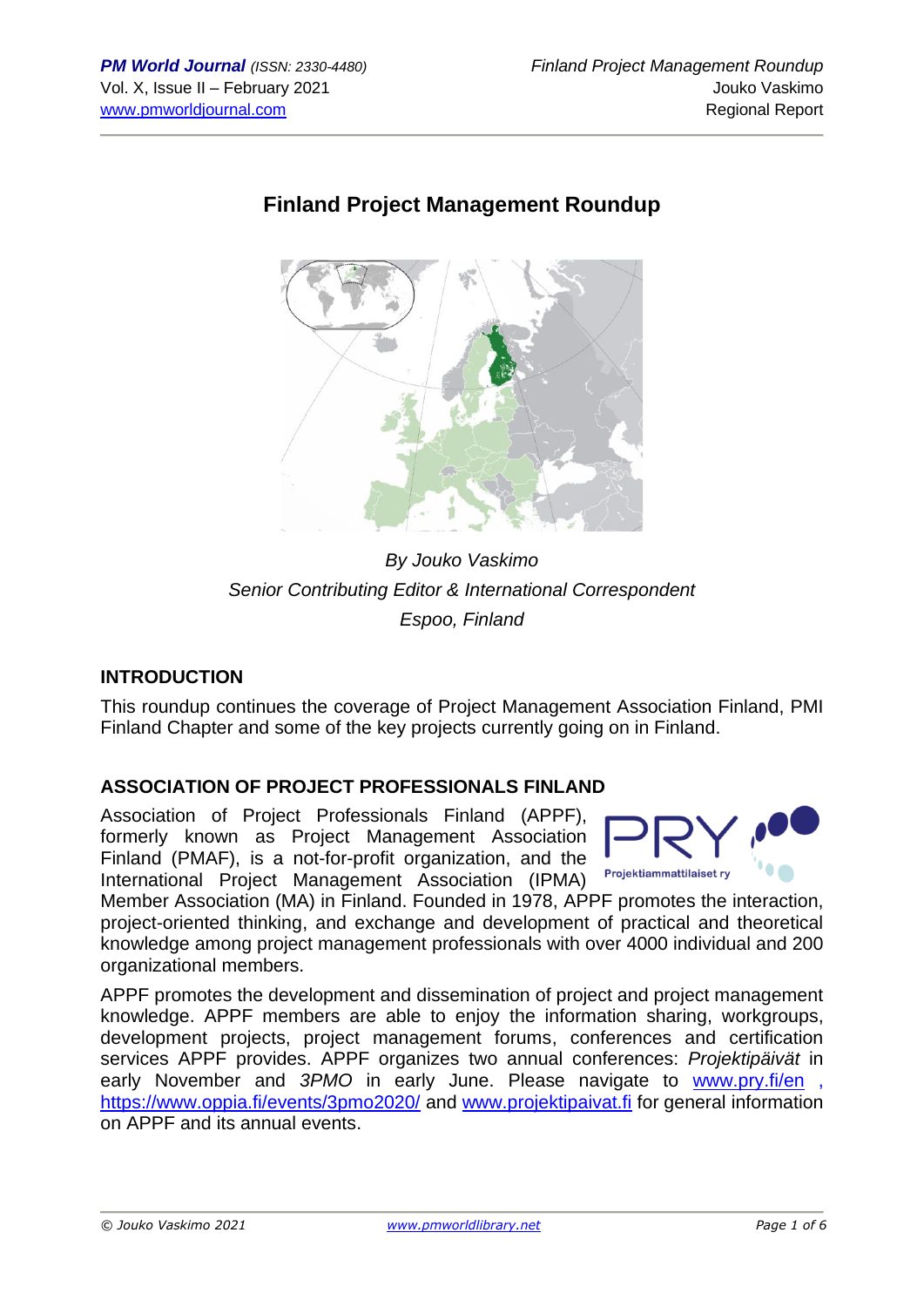### **PMI FINLAND CHAPTER**

PMI Finland Chapter is a not-for-profit organization providing project practitioners in Finland continuous learning, networking and community support. The Chapter was founded in 2005. Today, with more than 400 members, the chapter is increasingly recognized as a



**Project** Management Institute Finland

community where its members can enhance their project management and leadership skills, as well as network with other project management professionals.

PMI Finland Chapter hosts a number of events such as Breakfast Round Tables, regular meetings taking place once a month in Helsinki and occasionally also in other locations. The chapter members have the opportunity to attend events for free or with a discount and the chapter sends its members a regular newsletter with localized content on project management. Additionally, the Chapter supports its members in their professional development and training.

PMI Chapter Finland organizes an annual conference in the spring, however, due to the COVID-19 pandemic the 2020 event was cancelled. Details of the 2021 have not been published. Please navigate to [www.pmifinland.org](http://www.pmifinland.org/) and [www.conference.pmifinland.org](http://www.conference.pmifinland.org/) for general information on the PMI Finland Chapter and its annual events.

#### **OLKILUOTO 3**

The 1 600 MW Olkiluoto 3 nuclear power plant, originally contracted to be built by consortium comprising **Areva** and **Siemens** for **Teollisuuden Voima** (TVO) at Olkiluoto, Finland, is nearing completion. The plant was scheduled to be connected to Finnish power grid in November 2020, and commercial power generation was expected to commence in March 2021, however, according to an August 2020 time schedule commercial power generation will commence in February 2022. Nuclear fuel rods will be loaded into the reactor in March 2021, and the unit connected to the Finnish national power grid in October 2021. Radiation and Nuclear Safety Authority in Finland performed an inspection of the plant in January, and found it not yet ready for fueling.

Originally targeted for commercial power generation in June 2009, the power plant has been subject to a substantial number of challenges. In March 2018 an agreement was reached between TVO and Areva regarding the overruns in project budget and time schedule. According to TVO, Areva agreed to compensate 450 M€ assuming the power plant was fully operational by the end of 2019. If the plant was not fully operational at that time, Areva will compensate a further 400 M€. As part of the agreement, both contractual parties agreed to dispend any further judicial acts. It is unclear, whether Areva has already compensated, or will compensate the agreed 850 M€ in full.

Once completed, the 1 600 MW nuclear power station will be one of the largest in the world. TVO has been understandably disappointed about the fact that the plant is almost 200 % over original budget and 12 years behind the original time schedule.

The contract for building the Olkiluoto 3 power plant was signed in 2003 for 3 000 M€, and construction began in 2005, targeting completion in June 2009. Due to numerous challenges during the planning and construction phases, the target date has been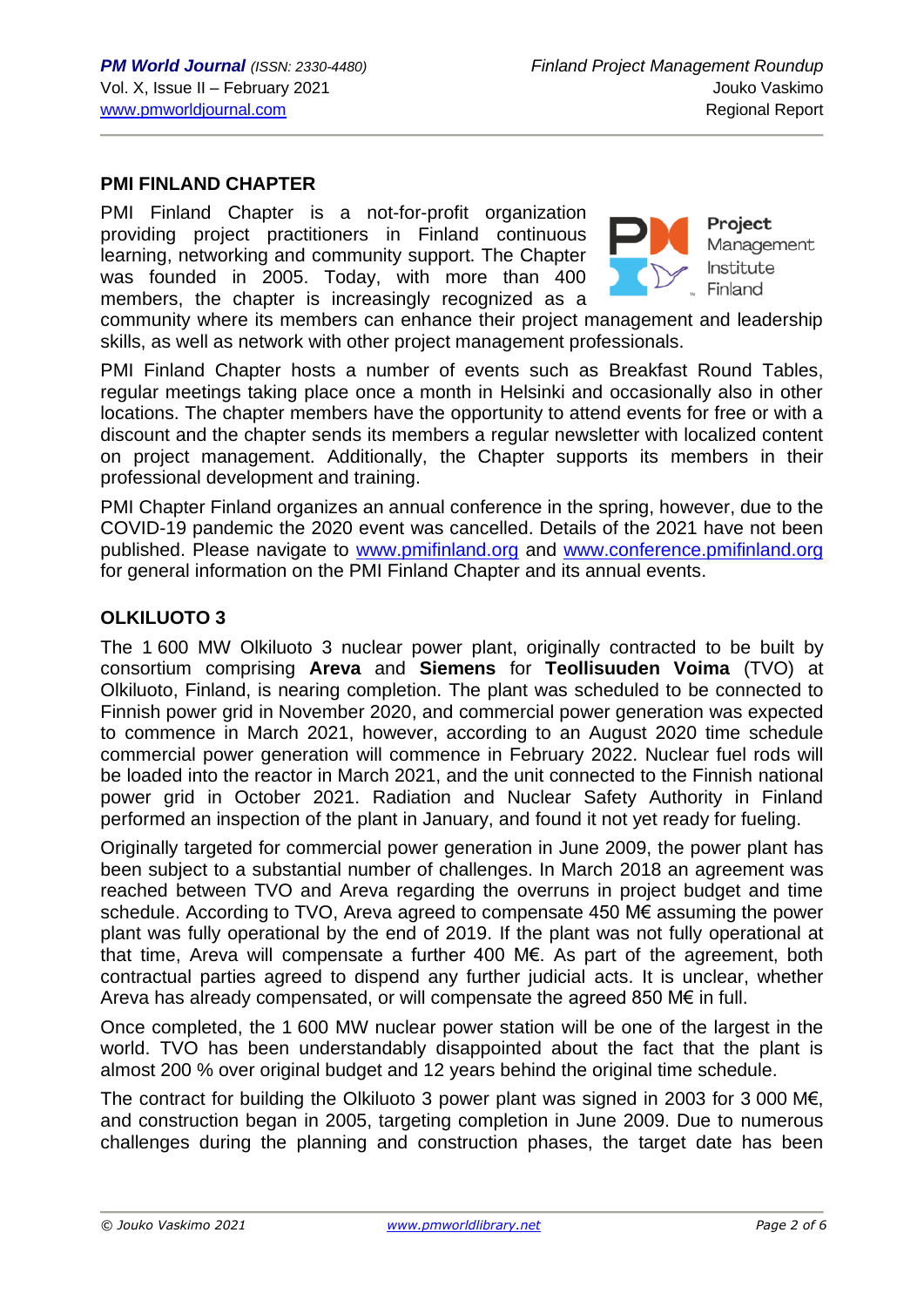pushed forward several times – almost thirteen years in total. The delays have pushed the total cost up to over 8 500 M€.



*Olkiluoto 1 pressure vessel in 2018 shutdown (photo courtesy Antti Aimo-Koivisto / Lehtikuva)*

### **HANHIKIVI 1**

The start of the construction works of the 1 200 MW Hanhikivi 1 nuclear power plant, contracted to be built by **Rosatom** for **Fennovoima** at Pyhäjoki, continues the wait for the main building permit. Originally planned for 2018, the completion of the Hanhikivi 1 power unit has been delayed until 2028.The latest schedule estimate is based on information from the Russian power plant supplier **Raos Project**, which is part of **Rosatom**. Radiation and Nuclear Safety Authority in Finland announced earlier the building permit will be delayed as Fennovoima has not delivered the documentation necessary for the building permit to be appropriately addressed.



*Hanhikivi1 construction site aerial view on 30.12.2020 (photo courtesy hanhikivi1.fi)*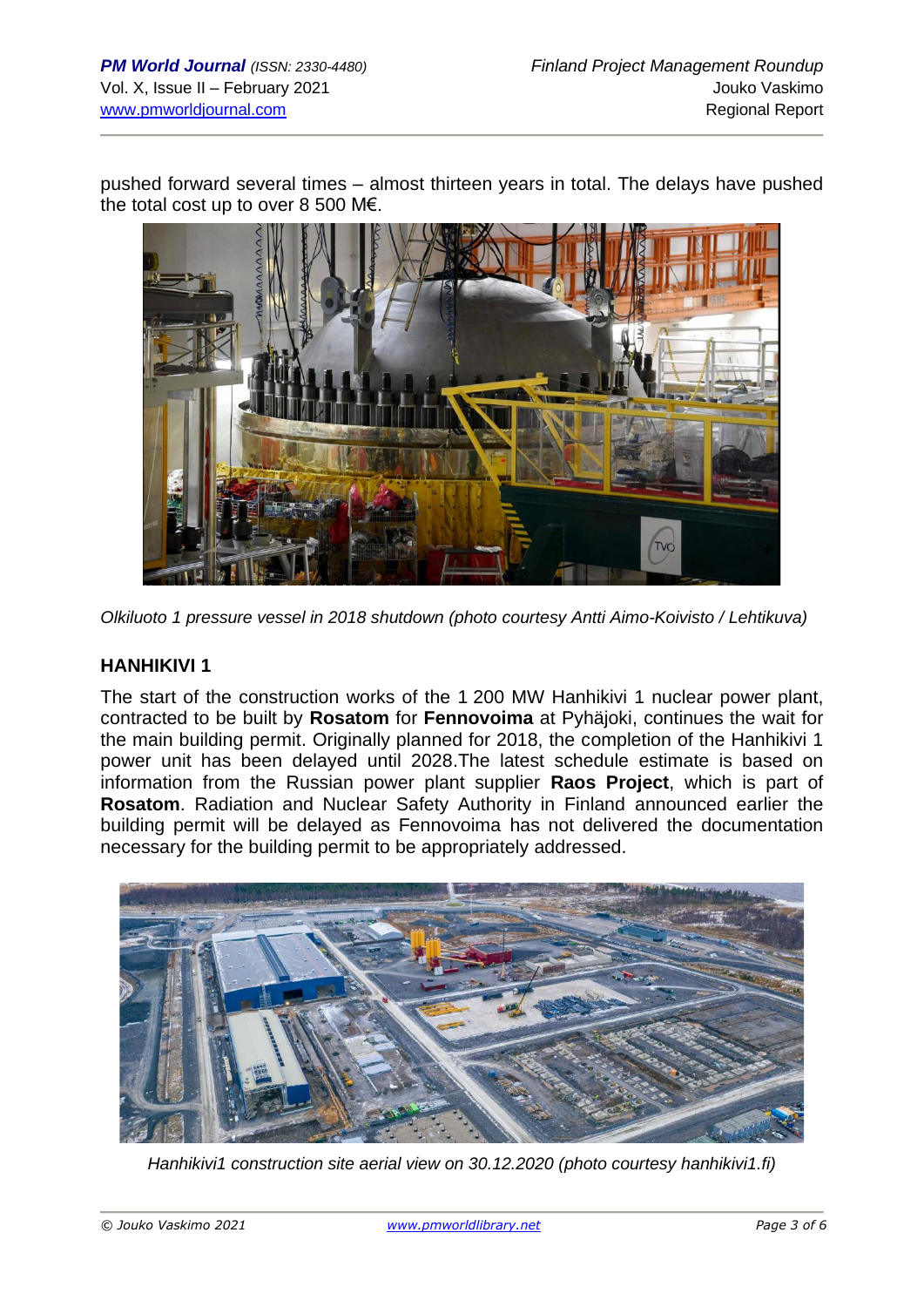# **LÄNSIMETRO**

The second implementation phase of Länsimetro extension to the existing Helsinki metro system is currently proceeding within set budget and time schedule baselines: The laying of tracks is well under way in all tunnels, and the most intense construction phases have been completed. The city of Espoo is planning a series of high-rise buildings – both office and residential – to be erected next to the Keilaniemi station, which was part of the original Länsimetro extension. COVID-19 pandemic has not affected times schedules, however, some construction sites have seed multiple cases of the virus, believed to be transmitted among the international work crews.



*High-rise buildings to be erected at Keilaniemi station (photo courtesy Arkkitehtitoimisto ARK)*

The westward metro extension is being implemented in two phases: The first phase of the extension lengthened the existing line from *[Ruoholahti](https://en.wikipedia.org/wiki/Ruoholahti_metro_station)* to a new terminus at *[Matinkylä](https://en.wikipedia.org/wiki/Matinkyl%C3%A4)* in late 2017. The second phase of the extension will lengthen the line further from *Matinkylä* to *Kivenlahti*.

The second phase of the extension, a 7.4 kilometer (4.7 mi) route was approved for construction in February 2014, and the construction began flexibly as the work on the first phase was being completed. The second phase of the westward metro extension runs entirely within Espoo city limits. The second phase of the extension was originally planned to be completed in 2020, and now at 2023. The cost of the second phase was originally estimated at 801 M€, however, now stands at 1 159 M€.

The number of passengers taking the first metro from the Matinkylä terminus of the first implementation phase of Länsimetro has exceeded all expectations – to such extent that the public is getting worried about whether there will be room on the trains once the second implementation phase is completed.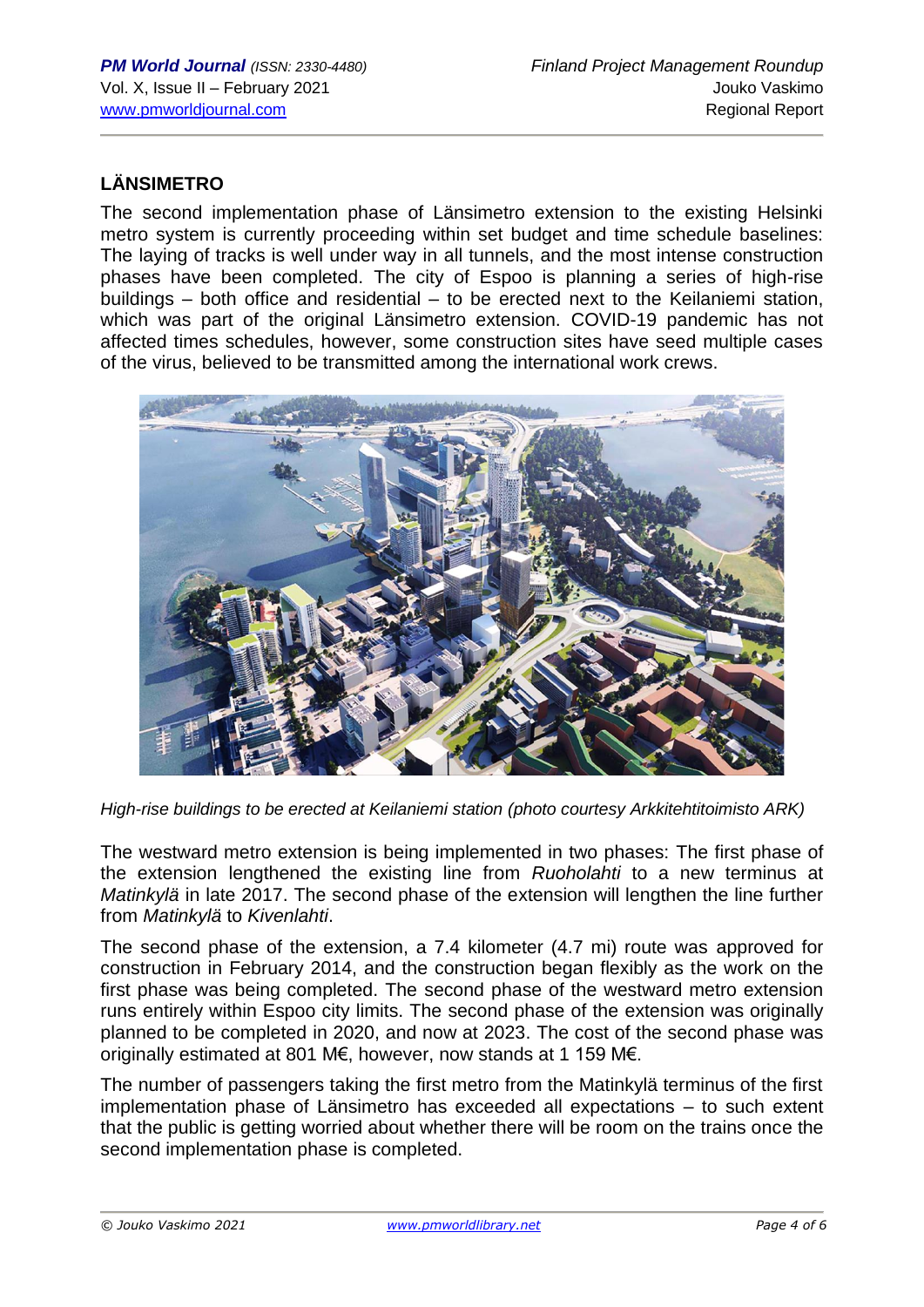## **RAIDE-JOKERI**

The consortium comprising **Yleinen Insinööritoimisto** (YIT) and **VR Track** is proceeding with the main building works for the Raide-Jokeri light rail line. COVID-19 pandemic has not affected main building works' time schedules, however, several local civic associations have filed appeals at the Helsinki Supreme Administrative Court in an attempt to protect the flying squirrel population near Pajamäki.

The Raide-Jokeri light rail transit system – similar to the *Metro Blue Line* light rail in Minneapolis, Minnesota, US, and the *Metrolink* in Manchester, England – is planned for the metropolitan Helsinki area to complement the existing public transit service. Raide-Jokeri will connect two Helsinki metro stations – *Itäkeskus* in eastern Helsinki, and *Keilaniemi* in the eastern Espoo – to one another with 25 km of street-level double track and 33 stops. Raide-Jokeri will replace bus line 550, which is currently the most heavily congested line in metropolitan Helsinki area, in 2024. The new light rail transit system is intended to enhance the reliability and travel comfort of the transverse public transportation i.e. traffic in the areas surrounding the immediate downtown Helsinki.

The first idea of a transverse light rail transit system was introduced in 1990, and agreed to be one of the next-generation public transit systems to be constructed in 1994. Instead of a light rail system, the transverse connection was established with bus service in 2006. The number of passengers grew enormously, and bus connection 550 along the proposed path of the Raide-Jokeri route is one of the most popular bus service offered by Helsinki Regional Transport Authority. Due to increasing traffic, and need for quick and reliable connection, the plan to establish the originally proposed light rail transit system has been approved by the city of and the city of Espoo.



*Trees marked for felling near Pajamäki (photo courtesy Antti Yrjönen / HS)*